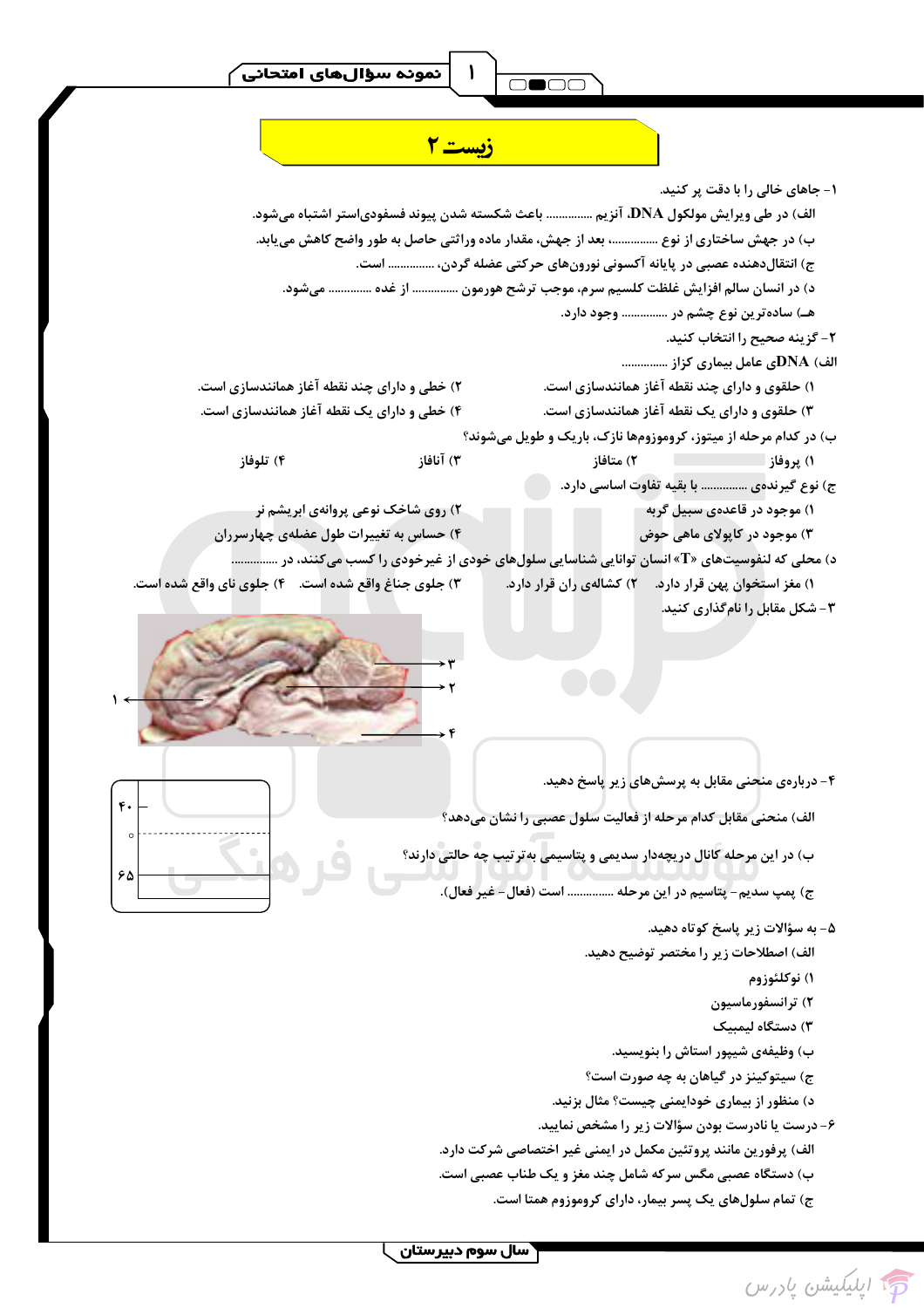

د) گریفیت دریافت که کیسول باکتریها عامل مرگ موشها نیست.

هـ) در همهی جانوران نسبت پورینها به پیریمیدینها، تقریباً برابر یک است.

و) بر روی زبان هزاران سلول چشایی وجود دارد که هر یک ۵۰ تا ۱۰۰ گیرندهی چشایی دارند.

۷- در مورد مولکول DNA به سؤالات زیر پاسخ دهید.

الف) ماهيت بيوشيميايي آن چيست؟

ب) پیوند بین ۲ نوکلئوتید چه نام دارد؟

ج) منظور از قطبيت آن چيست؟

د) در آزمایش استخراج DNA از سلولهای پیاز، از کدام ماده برای رسوب DNA استفاده میشود؟

۸- در مورد دستگاه بینایی به سؤالات زیر پاسخ مناسب دهید.

الف) تفاوت زلاليه و زجاجيه چيست؟

ب) منظور از تطابق چیست؟

۹- روش تعیین جنسیت در پرندگان را به طور کامل رسم نمایید.

۱۰- دو عامل مهم که سبب ایجاد سرطانهای مختلف در انسان میشود، را به اختصار توضیح دهید.

11- در مورد چرخه سلولی به سؤالات زیر پاسخ دهید.

الف) اجزاً و مراحل خواسته شده را در کادر

مربوط بنويسيد.

ب) سانتریول را تعریف کنید.

۱۲- در مورد دستگاه درون ریز به سؤالات زیر پاسخ دهید.

الف) دستگاه درونریز را تعریف کنید.

ب) هورمونهای استروئیدی چگونه بر فعالیت سلولها تأثیر میگذارند؟

ج) نام دو هورمون مترشحه از هیپوفیز که تحت تأثیر مستقیم هیپوتالاموس قرار دارند را بنویسید.

د) به نظر شما در زمان تنشهای روحی و شرایط استرس;زا، آیا فقط از بخش قشری غده فوق کلیه هورمون ترشح میشود؟ توضیح دهید.

مؤسســه آموزشــی فرهنگــی

۶ – مرحله :

 $: 4 - \alpha$  مرحله  $\alpha$ 

 $\Delta$